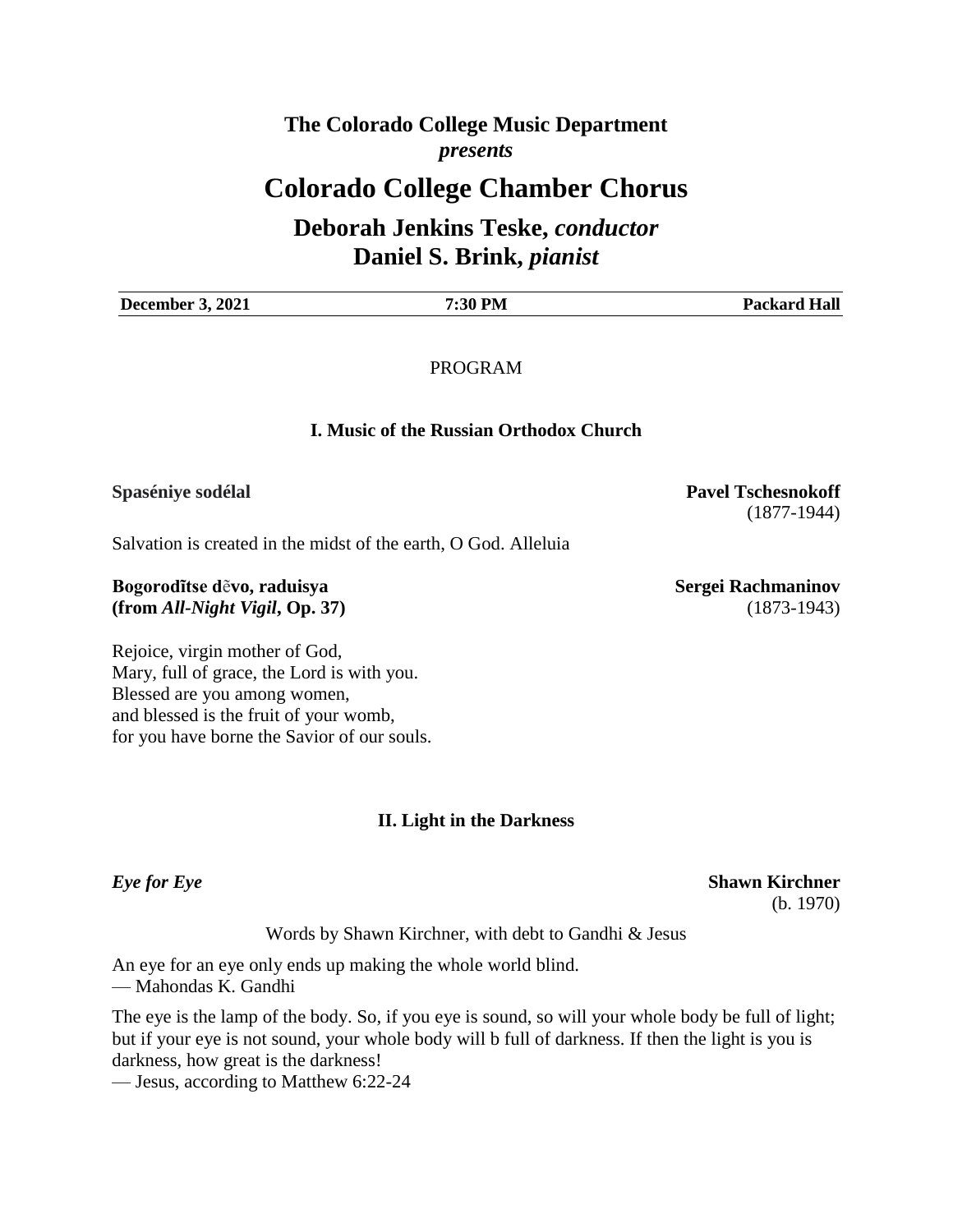#### *Hold Fast to Dream* **Joel Thompson**

# (b. 1988)

#### Text by Langston Hughes (1902-1967) Program notes by Tess Rittenberg

*Harlem* What happens to a dream deferred?

Does it dry up like a raisin in the sun? Or fester like a sore— And then run? Does it stink like rotten meat? Or crust and sugar over like a syrupy sweet?

Maybe it just sags like a heavy load.

Or does it explode?

*Dreams* Hold fast to dreams For if dreams die Life is a broken-winged bird

That cannot fly. Hold fast to dreams For when dreams go Life is a barren field Frozen with snow.

#### **III. Songs of the Sea**

*Valparaiso* **Sting** (b. 1951) **arr. Timothy Takach** (b. 1978)

*Canticum Calamitatis Maritimae* **Jaakko Mäntyjärvi**  (Song of a Maritime Tragedy) (b. 1963)

Clara Matlock, mezzo-soprano Will Broder, baritone

Dedicated to those who perished in the shipwreck of the Estonia on September 28, 1994.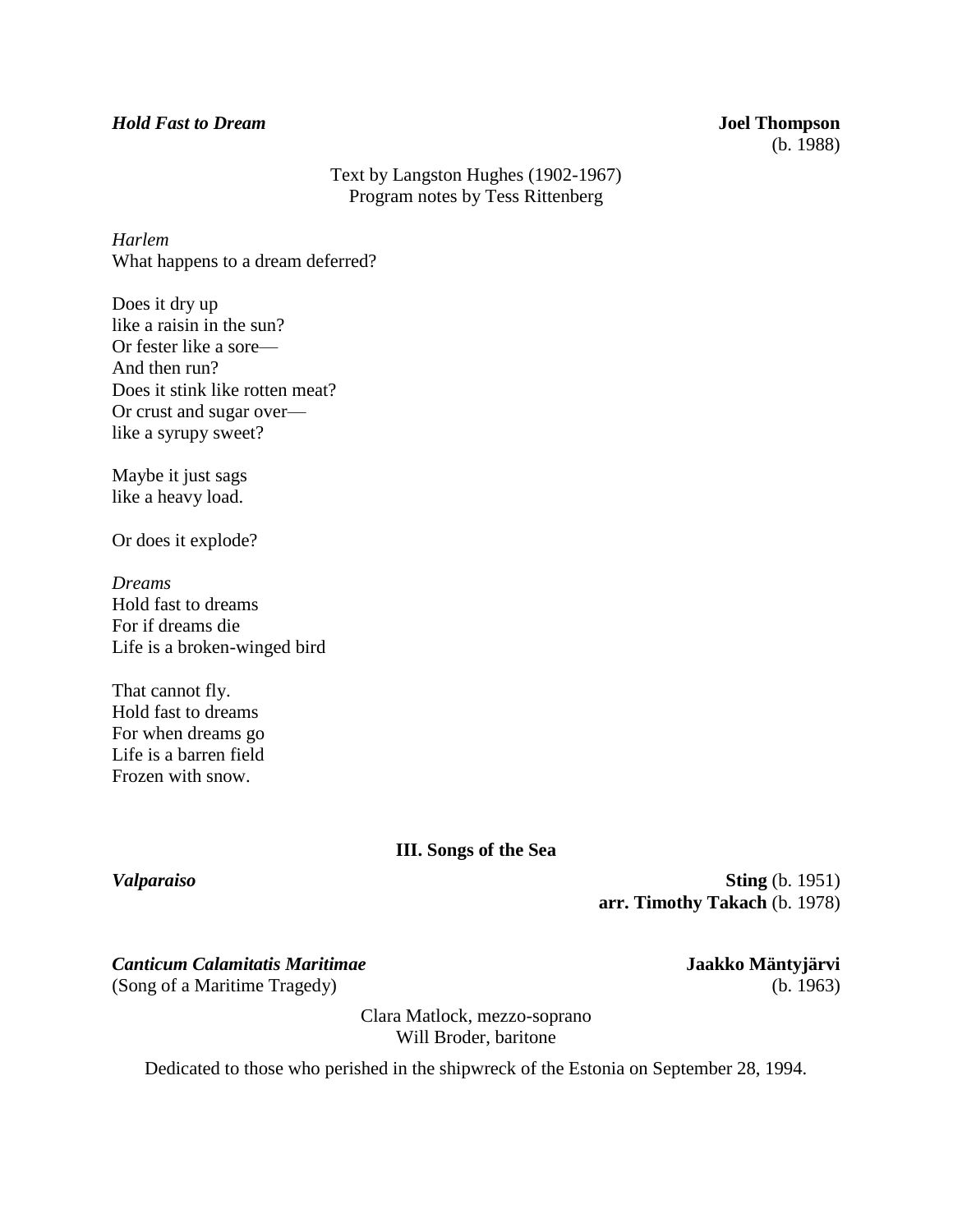The text includes fragments from the Latin *Requiem Mass* and Psalm 107. The news text is from Nuntii Latini, the weekly newscasts in Latin by the Finnish Broadcasting Company.

May the eternal light shine upon them, O Lord, and may perpetual light shine upon them. Have mercy, O Lord.

Over 800 people perished in a shipwreck in the Northern Baltic Sea. The car ferry Estonia, en route from Tallinn to Stockholm, was overturned in a severe storm and sank. There were about 1,000 passengers on board. 910 people lost their lives in the wreck of the Estonia; 139 were saved. (Nuntii Latini)

They that go down to the sea in ships, That do business in great waters; These see the works of the Lord, and his wonders in the deep. For he commandeth, and raiseth the stormy wind, which lifteth up the waves thereof. They mount up to the heaven, they go down again to the Depths; Their soul is melted because of trouble. They reel to and fro, and stagger like a drunken man, and are at their wit's end. Then they cry unto the Lord in their trouble, And he bringeth them out of their distresses. He maketh the storm calm, So that the waves thereof are still. Then are they glad because they be quiet; So he bringeth them unto their desired haven. (Psalm 107: 23-30)

Eternal peace….



#### **Members of the Colorado College Chamber Chorus**

| <i>Soprano</i>        | Alto                   | <b>Tenor</b>         | <b>Bass</b>           |
|-----------------------|------------------------|----------------------|-----------------------|
| Sopranos              | <b>River Clarke</b>    | Galileo Defendi-Cho  | Will Broder           |
| <b>Grace Casson</b>   | Olivia Belluck         | *Jeff Hodur          | <b>Oliver Goslin</b>  |
| Gillian Lasher        | *Brittany Harrison     | Ely Merenstein       | Jacob Lynn-Palevsky   |
| *Emily Sorensen       | Miranda Hunter         | <b>Anders Ripley</b> | Anders Pohlmann       |
| <b>Margot Swetich</b> | Clara Matlock          |                      | <b>Nathaniel Rice</b> |
| Xinran Wang           | <b>Tess Rittenberg</b> |                      | *Jim Sena             |
|                       | Lily Weaver            |                      | Ian Widmann           |

*\*Section Leaders*